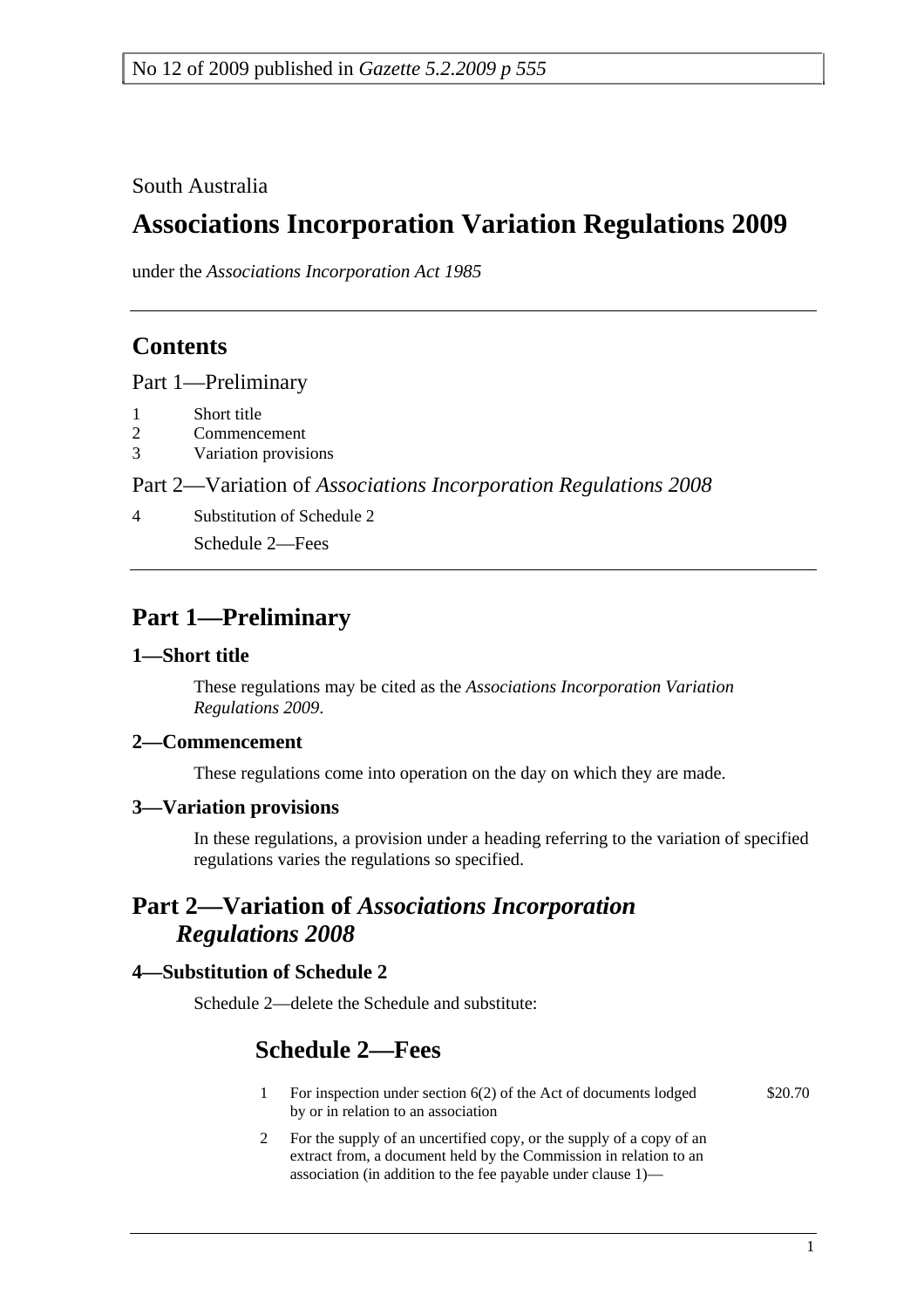|    | (a)                                                                                                                                                                                                                                                                                                                                     | for 1 page                                                                           | \$4.50   |  |  |
|----|-----------------------------------------------------------------------------------------------------------------------------------------------------------------------------------------------------------------------------------------------------------------------------------------------------------------------------------------|--------------------------------------------------------------------------------------|----------|--|--|
|    | (b)                                                                                                                                                                                                                                                                                                                                     | for each additional page or part of a page                                           | \$1.15   |  |  |
| 3  | For the supply of a certified copy of, or the supply of a certified<br>copy of an extract from, a document held by the Commission in<br>relation to an association (in addition to the fee payable under<br>clause $1$ ) $-$                                                                                                            |                                                                                      |          |  |  |
|    | (a)                                                                                                                                                                                                                                                                                                                                     | for 1 page                                                                           | \$20.70  |  |  |
|    | (b)                                                                                                                                                                                                                                                                                                                                     | for each additional page or part of a page                                           | \$1.15   |  |  |
| 4  | On lodging an application to the Commission (not being an<br>\$51.00<br>application for which a fee is specified elsewhere in the Schedule)<br>to exercise any of the powers conferred on the Commission by the<br>Act, or by those provisions of the Corporations Act 2001 of the<br>Commonwealth applied by the Act to an association |                                                                                      |          |  |  |
| 5  | \$51.00<br>On lodging an application to the Minister to exercise any powers<br>conferred on the Minister by the Act                                                                                                                                                                                                                     |                                                                                      |          |  |  |
| 6  | On lodging an application for incorporation under section 19 of the<br>\$150.00<br>Act                                                                                                                                                                                                                                                  |                                                                                      |          |  |  |
| 7  | On lodging an application for amalgamation under section 22 of the<br>\$150.00<br>Act                                                                                                                                                                                                                                                   |                                                                                      |          |  |  |
| 8  | On lodging an application to register an alteration to rules under<br>\$51.00<br>section 24 of the Act (including an application to alter the name of<br>an association)                                                                                                                                                                |                                                                                      |          |  |  |
| 9  | For the approval of the Commission of an auditor under<br>section $35(2)(b)$ of the Act                                                                                                                                                                                                                                                 |                                                                                      |          |  |  |
| 10 |                                                                                                                                                                                                                                                                                                                                         | On lodging a periodic return under section 36 of the Act                             | \$71.00  |  |  |
| 11 | On submitting to the Commission for examination a draft<br>\$150.00<br>explanatory statement prior to its registration under the provisions<br>of the Corporations Act 2001 of the Commonwealth applied under<br>section 40A of the Act                                                                                                 |                                                                                      |          |  |  |
| 12 | On lodging an application for the approval of the Commission for<br>extension of period under section $41C(4)(a)$ of the Act                                                                                                                                                                                                            |                                                                                      |          |  |  |
| 13 | For consent of the Commission under section 43(1a) of the Act to<br>\$71.00<br>distribute surplus assets of an association on winding up among<br>members of the association                                                                                                                                                            |                                                                                      |          |  |  |
| 14 | On lodging an application to deregister an association under<br>section $43A(1)$ of the Act                                                                                                                                                                                                                                             |                                                                                      | \$105.00 |  |  |
| 15 | On making a request of the Commission under section $43A(5)$ of<br>\$71.00<br>the Act (in addition to the fee payable under clause 14)                                                                                                                                                                                                  |                                                                                      |          |  |  |
| 16 | On lodging an application to the Commission to exercise the<br>\$71.00<br>powers conferred by section 44A or 46 of the Act                                                                                                                                                                                                              |                                                                                      |          |  |  |
| 17 |                                                                                                                                                                                                                                                                                                                                         | For an act done by the Commission—                                                   |          |  |  |
|    | (a)                                                                                                                                                                                                                                                                                                                                     | representing a defunct association or its liquidator under<br>section 44A of the Act | \$71.00  |  |  |
|    | (b)                                                                                                                                                                                                                                                                                                                                     | under section 46 of the Act                                                          | \$71.00  |  |  |
| 18 | On lodging an application to the Commission to exercise the power<br>\$71.00<br>conferred by section 53 of the Act                                                                                                                                                                                                                      |                                                                                      |          |  |  |